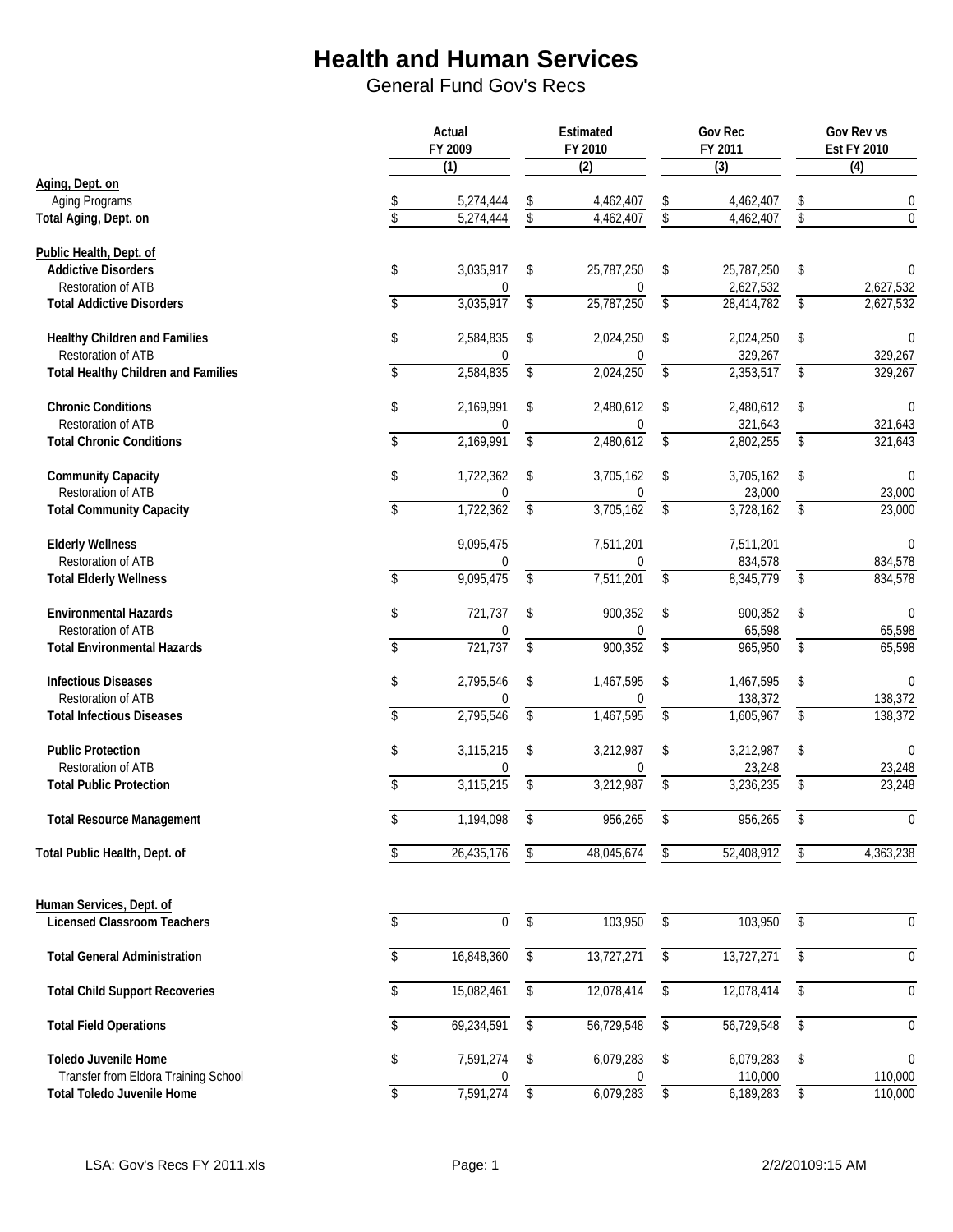|                                                                                      | Actual<br>FY 2009            |                         | Estimated<br>FY 2010       | <b>Gov Rec</b><br>FY 2011     | Gov Rev vs<br><b>Est FY 2010</b> |
|--------------------------------------------------------------------------------------|------------------------------|-------------------------|----------------------------|-------------------------------|----------------------------------|
|                                                                                      | (1)                          |                         | $\overline{(2)}$           | $\overline{3}$                | (4)                              |
| <b>Eldora Training School</b><br>Transfer to Toledo Juvenile Home                    | \$<br>12,045,087<br>$\Omega$ | \$                      | 9,646,008<br>$\mathbf{0}$  | \$<br>9,646,008<br>$-110,000$ | \$<br>$-110,000$                 |
| <b>Total Eldora Training School</b>                                                  | \$<br>12,045,087             | \$                      | 9,646,008                  | \$<br>9,536,008               | \$<br>$-110,000$                 |
| <b>Total Civil Commit. Unit for Sex Offenders</b>                                    | \$<br>6,701,758              | \$                      | 6,174,184                  | \$<br>6,174,184               | \$<br>$\mathbf{0}$               |
| <b>Total Cherokee MHI</b>                                                            | \$<br>6,109,285              | \$                      | 4,892,468                  | \$<br>4,892,468               | \$<br>$\mathbf{0}$               |
| <b>Total Clarinda MHI</b>                                                            | \$<br>7,298,531              | \$                      | 5,604,601                  | \$<br>5,604,601               | \$<br>$\Omega$                   |
| <b>Total Independence MHI</b>                                                        | \$<br>10,693,858             | \$                      | 8,553,210                  | \$<br>8,553,210               | \$<br>$\mathbf{0}$               |
| <b>Total Mt Pleasant MHI</b>                                                         | \$<br>2,023,008              | \$                      | 1,614,663                  | \$<br>1,614,663               | \$<br>$\mathbf 0$                |
| <b>Glenwood Resource Center</b>                                                      | \$<br>18,903,764             | \$                      | 15,808,438                 | \$<br>15,808,438              | \$<br>$\Omega$                   |
| Annual FMAP Adjustment                                                               | $\mathbf 0$                  |                         | $\mathbf 0$                | $-114,849$                    | $-114,849$                       |
| Reduction due to available ARRA dollars                                              | 0                            |                         | $\mathbf 0$                | $-204,526$                    | $-204,526$                       |
| <b>Total Glenwood Resource Center</b>                                                | \$<br>18,903,764             | $\mathsf{\$}$           | 15,808,438                 | \$<br>15,489,063              | \$<br>$-319,375$                 |
| <b>Woodward Resource Center</b><br>Annual FMAP Adjustment                            | \$<br>12,561,726<br>$\Omega$ | \$                      | 9,786,280<br>0             | \$<br>9,786,280<br>$-82,824$  | \$<br>$\Omega$<br>$-82,824$      |
| <b>Total Woodward Resource Center</b>                                                | \$<br>12,561,726             | $\sqrt[6]{\frac{1}{2}}$ | 9,786,280                  | \$<br>9,703,456               | \$<br>$-82,824$                  |
| Family Investment Program/JOBS                                                       | \$<br>42,060,901             | \$                      | 31,133,430                 | \$<br>31,133,430              | \$                               |
| Restore lost ARRA dollars                                                            | $\mathbf 0$                  |                         | 0                          | 7,484,292                     | 7,484,292                        |
| Fund additional caseload growth                                                      | 0                            |                         | 0                          | 8,198,481                     | 8,198,481                        |
| Replace available FY 2010 carryforward                                               | $\mathbf{0}$                 |                         | $\boldsymbol{0}$           | 11,677,559                    | 11,677,559                       |
| Reduction due to available carryforward                                              | $\Omega$                     |                         | $\mathbf 0$                | $-3,461,677$                  | $-3,461,677$                     |
| Reduction due to TANF Emergency dollars                                              | $\Omega$                     |                         | $\mathbf 0$                | $-11,603,498$                 | $-11,603,498$                    |
| Eliminate Transfer to Child Care                                                     | $\Omega$<br>$\Omega$         |                         | $\mathbf 0$<br>$\mathbf 0$ | $-13,448,490$                 | $-13,448,490$                    |
| Increased Promise Jobs Participation                                                 |                              |                         | $\mathbf 0$                | 77,907                        | 77,907                           |
| Reduction due to EBT vendor contract<br>Reduction due to use of electronic transfers | $\mathbf 0$                  |                         | $\boldsymbol{0}$           | $-853,933$<br>$-64,209$       | $-853,933$<br>$-64,209$          |
|                                                                                      | $\pmb{0}$<br>$\Omega$        |                         | $\Omega$                   | 1,993,568                     | 1,993,568                        |
| Requirements in SF 389<br>Restoration of ATB                                         | $\Omega$                     |                         | $\mathbf 0$                | 602,109                       | 602,109                          |
| <b>Total Family Investment Program/JOBS</b>                                          | \$<br>42,060,901             | \$                      | 31, 133, 430               | \$<br>31,735,539              | \$<br>602,109                    |
| <b>Medical Assistance</b>                                                            | \$<br>593,302,330            | \$                      | 610,096,134                | \$<br>610,096,134             | \$<br>$\Omega$                   |
| Restore lost ARRA dollars                                                            | $\boldsymbol{0}$             |                         | $\pmb{0}$                  | 120,090,941                   | 120,090,941                      |
| Increased fee-for-service utilization                                                | $\boldsymbol{0}$             |                         | $\boldsymbol{0}$           | 20,476,732                    | 20,476,732                       |
| Increased fee-for-service enrollment growth                                          | $\mathbf 0$                  |                         | $\boldsymbol{0}$           | 17,081,466                    | 17,081,466                       |
| Increased Medicare expenditures                                                      | 0                            |                         | 0                          | 8,569,859                     | 8,569,859                        |
| Increased utilization of Mental Health Services                                      | 0                            |                         | 0                          | 7,493,897                     | 7,493,897                        |
| Increases in HCBS Elderly Waiver                                                     | 0                            |                         | 0                          | 4,690,185                     | 4,690,185                        |
| Increased enrollment Money Follows the Person                                        | 0                            |                         | 0                          | 984,615                       | 984,615                          |
| Increased enrollment TCM                                                             | $\mathbf 0$                  |                         | $\boldsymbol{0}$           | 799,598                       | 799,598                          |
| All other Program Increases                                                          | $\mathbf{0}$                 |                         | $\mathbf 0$                | 1,182,748                     | 1,182,748                        |
| Replace one time transfer for Hospital Rebase                                        | $\mathbf{0}$                 |                         | 0                          | 1,833,333                     | 1,833,333                        |
| Annual FMAP adjustment                                                               | $\Omega$                     |                         | 0                          | $-3,829,725$                  | $-3,829,725$                     |
| Decrease in several expenditure catagories                                           | $\mathbf 0$                  |                         | 0                          | $-12,193,875$                 | $-12,193,875$                    |
| Restoration of ATB                                                                   | $\mathbf 0$                  |                         | 0                          | 2,052,213                     | 2,052,213                        |
| <b>Revised SLTF Estimates</b>                                                        | $\mathbf 0$                  |                         | 0                          | $-20,054,081$                 | $-20,054,081$                    |
| Revision to match estimating workgroup                                               | $\pmb{0}$                    |                         | $\boldsymbol{0}$           | 46,281,386                    | 46,281,386                       |
| Additional savings anualize the ATB                                                  | $\mathbf 0$                  |                         | $\mathbf 0$                | $-12,771,415$                 | $-12,771,415$                    |
| Move funds to SSA                                                                    | 0                            |                         | $\mathbf 0$                | $-1,801,402$                  | $-1,801,402$                     |
| <b>Total Medical Assistance</b>                                                      | \$<br>593,302,330            | \$                      | 610,096,134                | \$<br>790,982,609             | \$<br>180,886,475                |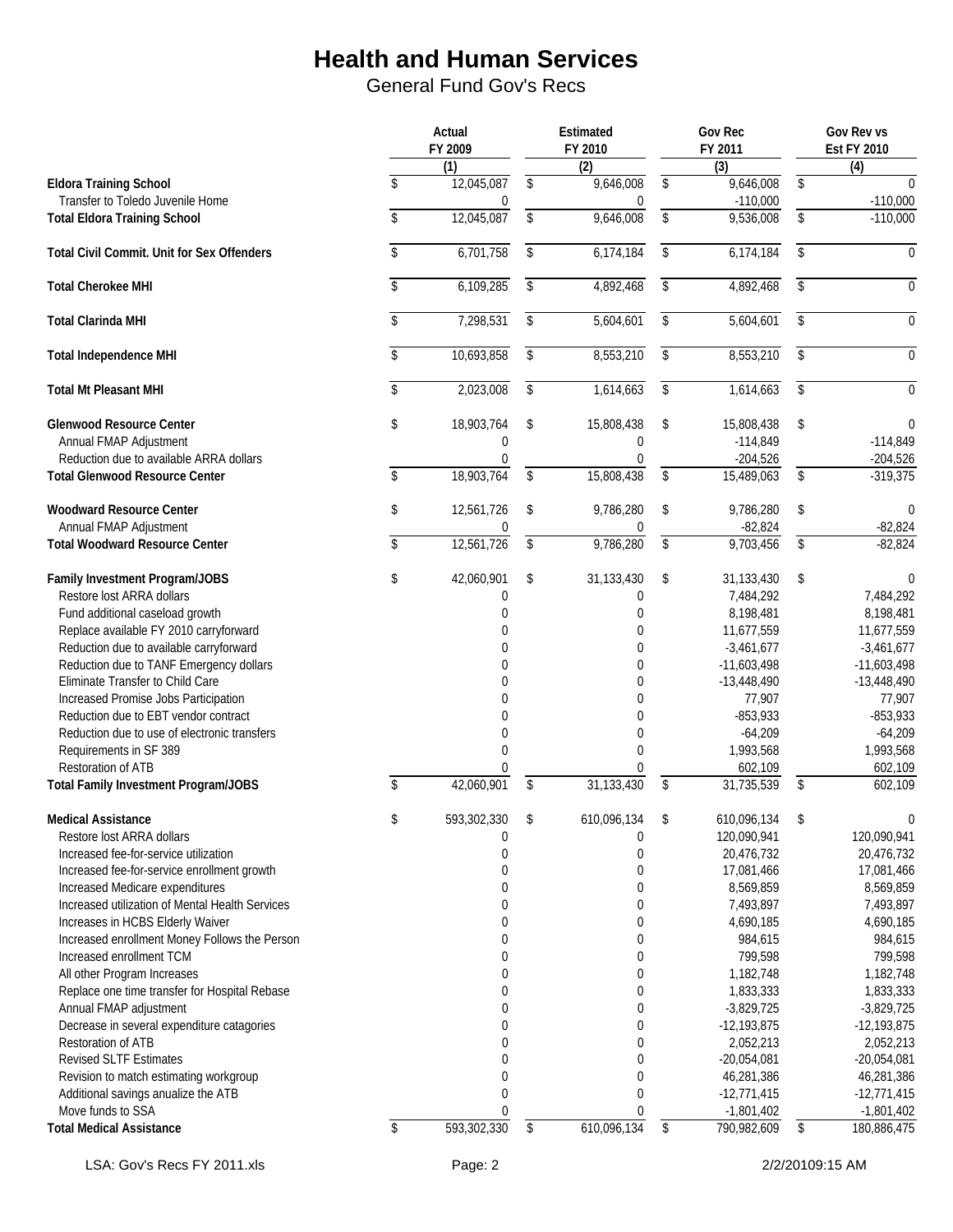|                                              |             | Actual<br>FY 2009 |            | Estimated<br>FY 2010 | Gov Rec<br>FY 2011 | Gov Rev vs<br><b>Est FY 2010</b> |
|----------------------------------------------|-------------|-------------------|------------|----------------------|--------------------|----------------------------------|
|                                              |             | $\overline{(1)}$  |            | $\overline{(2)}$     | $\overline{3}$     | (4)                              |
| Total Health Insurance Premium Payment       | \$          | 570,924           | \$         | 457,210              | \$<br>457,210      | \$<br>0                          |
| <b>Medical Contracts</b>                     | \$          | 13,953,067        | \$         | 12,286,353           | \$<br>12,286,353   | \$<br>0                          |
| Contract inflation, IT increases             |             | 0                 |            | 0                    | 915,415            | 915,415                          |
| Eliminate one-time IME reprocurement costs   |             | $\Omega$          |            | $\mathbf 0$          | $-150,000$         | $-150,000$                       |
| Upgrade to HIPPA version 5010                |             | $\Omega$          |            | $\Omega$             | 34,348             | 34,348                           |
| Moving to paperless methods                  |             | $\Omega$          |            | 0                    | $-190,555$         | $-190,555$                       |
| Increase from Pharm. Settlement Account      |             | $\mathbf 0$       |            | $\Omega$             | $-609,208$         | $-609,208$                       |
| Transfer of state match to DIA               |             | $\Omega$          |            | 0                    | $-1,873,263$       | $-1,873,263$                     |
| <b>Total Medical Contracts</b>               | \$          | 13,953,067        | \$         | 12,286,353           | \$<br>10,413,090   | \$<br>$-1,873,263$               |
| <b>State Supplementary Assistance</b>        | \$          | 18,332,214        | \$         | 16,457,833           | \$<br>16,457,833   | \$<br>0                          |
| <b>Transfer from Medicaid</b>                |             | 0                 |            | 0                    | 1,801,402          | 1,801,402                        |
| <b>Total State Supplementary Assistance</b>  | \$          | 18,332,214        | \$         | 16,457,833           | \$<br>18,259,235   | \$<br>1,801,402                  |
| State Children's Health Insurance            | \$          | 13,660,852        | \$         | 13,166,847           | \$<br>13,166,847   | \$<br>$\Omega$                   |
| Replace hawk-I Trust Fund carryforward       |             | 0                 |            | $\mathbf 0$          | 4,600,000          | 4,600,000                        |
| Enrollment Increases and Supplemental Dental |             | $\Omega$          |            | $\mathbf 0$          | 4,521,342          | 4,521,342                        |
| Restoration of ATB                           |             | $\Omega$          |            | $\theta$             | 388,923            | 388,923                          |
| Revision to match estimating workgroup       |             | $\Omega$          |            | $\mathbf{0}$         | 959,928            | 959,928                          |
| Total State Children's Health Insurance      | $\mathsf S$ | 13,660,852        | \$         | 13,166,847           | \$<br>23,637,040   | \$<br>10,470,193                 |
| <b>Child Care Assistance</b>                 | \$          | 40,483,732        | \$         | 32,547,464           | \$<br>32,547,464   | \$<br>0                          |
| Lower Caseload Growth                        |             | 0                 |            | 0                    | $-1,768,941$       | $-1,768,941$                     |
| Replace FY 2009 Carryforward                 |             | $\Omega$          |            | $\mathbf{0}$         | 12,959,715         | 12,959,715                       |
| Availablity of FY 2010 Carryforward          |             | $\Omega$          |            | $\mathbf{0}$         | $-8,881,827$       | $-8,881,827$                     |
| Eliminate direct TANF funding                |             | $\Omega$          |            | 0                    | 13,448,490         | 13,448,490                       |
| Reduction due to availabilty of ARRA dollars |             | $\Omega$          |            | $\mathbf 0$          | $-15,755,256$      | $-15,755,256$                    |
| Increase in Promise Jobs Child Care          |             | $\Omega$          |            | $\mathbf{0}$         | 589,819            | 589,819                          |
| Child Care Wraparound Grant                  |             | $\Omega$          |            | $\mathbf 0$          | $-592,000$         | $-592,000$                       |
| Restoration of ATB                           |             | 0                 |            | 0                    | 221,500            | 221,500                          |
| <b>Total Child Care Assistance</b>           | \$          | 40,483,732        | \$         | 32,547,464           | \$<br>32,768,964   | \$<br>221,500                    |
| <b>Child and Family Services</b>             | \$          | 88,971,729        | \$         | 81,532,306           | \$<br>81,532,306   | \$<br>0                          |
| Restore lost ARRA dollars                    |             | 0                 |            | 0                    | 1,283,699          | 1,283,699                        |
| Annual FMAP adjustment for Title IV-E        |             | 0                 |            | $\mathbf 0$          | $-46,512$          | $-46,512$                        |
| Additional available ARRA funds              |             | $\Omega$          |            | $\Omega$             | $-1,387,581$       | $-1,387,581$                     |
| Restoration of ATB                           |             | $\boldsymbol{0}$  |            | $\boldsymbol{0}$     | 1,700,606          | 1,700,606                        |
| Additional savings anualize the ATB savings  |             | 0                 |            | 0                    | $-2,656,995$       | $-2,656,995$                     |
| <b>Total Child and Family Services</b>       | \$          | 88,971,729        | $\sqrt{ }$ | 81,532,306           | \$<br>80,425,523   | \$<br>$-1,106,783$               |
| <b>Adoption Subsidy</b>                      | \$          | 33,656,339        | \$         | 31,395,307           | \$<br>31,395,307   | \$<br>$\mathbf{0}$               |
| Restore lost ARRA dollars                    |             | $\Omega$          |            | 0                    | 1,566,628          | 1,566,628                        |
| Annual FMAP adjustment for Title IV-E        |             | 0                 |            | 0                    | $-122,070$         | $-122,070$                       |
| Lower Caseload Growth                        |             | 0                 |            | 0                    | $-313,627$         | $-313,627$                       |
| Continue ATB provider rate reduction         |             | 0                 |            | 0                    | $-1,130,931$       | $-1,130,931$                     |
| Transfer ATB savings from CFS to Adoption    |             | 0                 |            | 0                    | 2,807,389          | 2,807,389                        |
| <b>Total Adoption Subsidy</b>                | \$          | 33,656,339        | \$         | 31,395,307           | \$<br>34,202,696   | \$<br>2,807,389                  |